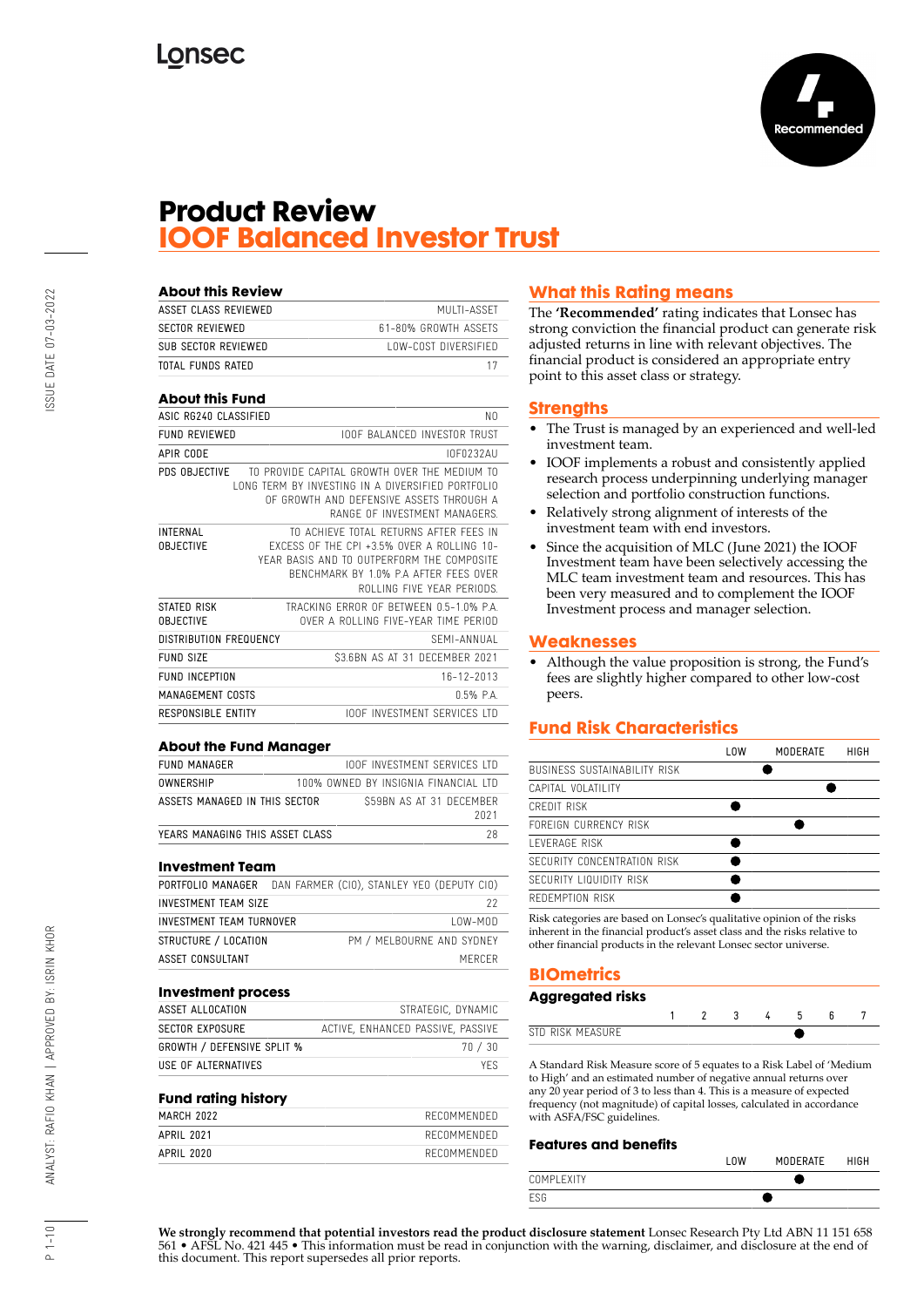# **IOOF Balanced Investor Trust**

#### **Fee profile**

|                      | l OW | MODERATE | HIGH |
|----------------------|------|----------|------|
| FFFS VS. UNIVERSE    |      |          |      |
| FFFS VS. ASSFT CLASS |      |          |      |
| FFFS VS. SUB-SFCTOR  |      |          |      |

Fee BIOmetrics are a function of expected total fee as a percentage of expected total return.

### **What is this Fund?**

- The IOOF Balanced Investor Trust (the Trust) is a 70%/30% growth / defensive Multi-Manager offering that has exposure to a broad range of asset classes (including equities, fixed interest, property and alternatives) and employs specialist investment managers to implement active, enhanced passive and passive strategies. The Trust aims to achieve total returns after fees in excess of the CPI +3.5% over a rolling 10-year basis, and to outperform the composite benchmark by 1.0% over rolling five year periods (after fees).
- The Trust is managed by IOOF Investment Services Ltd ('IOOF' or 'the Manager'). IOOF adopts a Multi-Manager investment approach. IOOF's investment philosophy is guided by a number of key principles which have foundations in academic research. Firstly, active managers can outperform sector benchmarks over the long term. Secondly, in-depth research and analysis can provide superior insight and provide potential for outperformance. In addition, the Strategic Asset Allocation (SAA) decision is the single largest contributor to a portfolio's success, actively (or tactically) moving from the SAA in the short term can be a source of unrewarded risk, and investment style can have a significant impact on performance.
- The Manager seeks to generate returns through SAA, medium term Strategic Tilting and manager selection. The Trust is constructed to be style neutral.
- As per the PDS dated 30 November 2019, the ongoing annual fees and cost to investors in the Trust includes (a) management fees and costs of 0.50% p.a. which comprise 0.50% p.a. management fee and (b) net transaction costs for the Trust which were 0.13% p.a. for the 12-month period ended 30 June 2021. Transaction costs include explicit (e.g. brokerage, stamp duty, clearing) and implicit (buy/sell spreads in multi-asset) costs of buying and selling underlying assets (like shares or fixed income) and the cost of hedging/protection strategies incurred in managing the Trust. These costs are not paid to the Manager. Some transaction costs may be incurred due to investor activity (e.g. buying securities when new application money flows into the Trust and selling securities to meet Trust redemptions) and these may be recouped via the Trust's buy/sell spreads (an investor activity fee). As at the time of this review, the Trust's buy/sell spreads were 0.05%/0.06% but as these can change frequently depending on market conditions, please refer to the Manager for the latest information.

### **Using this Fund**

**This is General Advice only and should be read in conjunction with the Disclaimer, Disclosure and Warning on the final page.**

- Lonsec notes that the Manager has produced a Target Market Determination (TMD) which forms part of the Responsible Entity's Design and Distribution Obligations for the Fund. Lonsec has collected the TMD that has been provided by the Manager and notes that this should be referred to for further details on the Target Market Summary, Description of Target Market and Review Triggers.
- The Trust is a growth-oriented portfolio that is best suited to long-term investors. A small income exposure should slightly reduce the shorter-term fluctuations of the Trust's value. It is best suited to a long-term investor who can accept some investment risk over the long run. The Trust has a high exposure to shares and property to provide long-term investment growth.

### **Suggested Lonsec risk profile suitability**

SECURE DEFENSIVE CONSERVATIVE BALANCED GROWTH HIGH GROWTH

For guidance on appropriate asset allocations and risk profiles, refer to the latest Lonsec Strategic Asset Allocation Review and Risk Profile Definitions on our website.

### **Changes Since Previous Lonsec Review**

- IOOF Holdings Ltd has changed its name to Insignia Financial Ltd. The Insignia Financial Group is made up of a number of leading brands including IOOF and MLC.
- Since the acquisition, there has been no changes to the investment philosophy and/or process
- Within global equities, terminated TT International and appointed Vontobel, Royal London and Vaughan Nelson.
- Within emerging market equities, appointed emerging market managers including Berkeley Street (small cap mandate) and William Blair.
- Within fixed interest, replaced Metrics Credit Partners Senior Loan with Metrics Credit Partners WS Inv Trust.
- Since the acquisition of MLC (June 2021) the IOOF Investment team have been selectively accessing the MLC team investment team and resources. This has been very measured and to complement the IOOF Investment process and manager selection.
- Access to MLC Asset consulting resource JANA. The input from JANA has been limited and complementary to the services received from the IOOF dedicated asset consultants – Mercer.

Lonsec Research Pty Ltd ABN 11 151 658 561 • AFSL No. 421 445 • This information must be read in conjunction with the warning, disclaimer, and disclosure at the end of this document. This report supersedes all prior reports.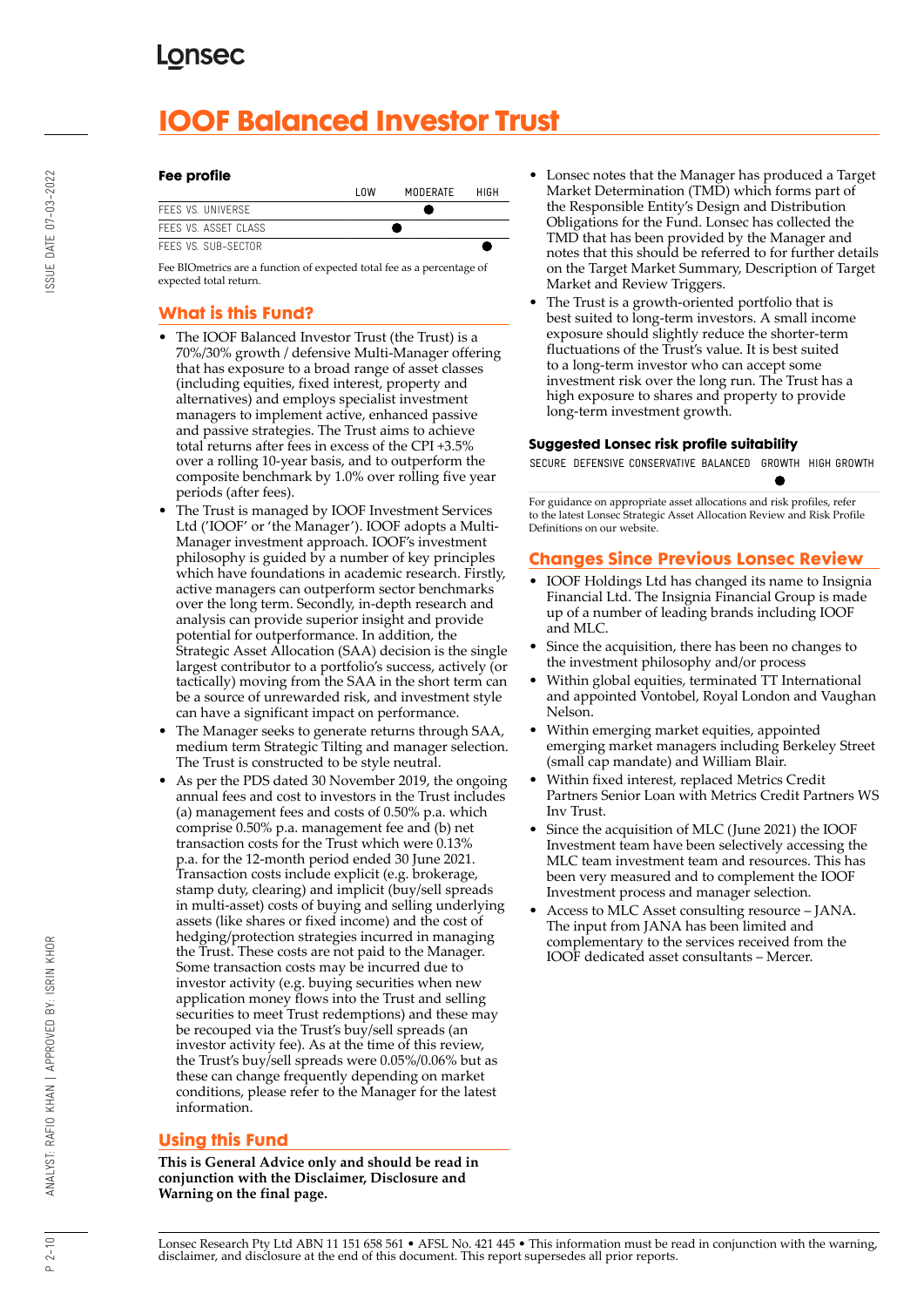# **IOOF Balanced Investor Trust**

### **Lonsec Opinion of this Fund**

#### **People and resources**

- In May 2021, Insignia Financial Ltd (ASX code: IFL.) completed its transaction agreement with National Australia Bank (ASX Code: NAB) to acquire 100% of the MLC wealth management business. Since this completion, the transaction has finalised and investment resources and personnel have begun working together managing their respective products. There is a wealth of sharing and collaborating when it comes to investment management and this has been additive to both sides. There has been very little disruption to investment process and personnel. Lonsec believes this process was professionally and seamlessly managed, and has resulted in a very smooth transition and ongoing function of both businesses. Reporting lines, roles and responsibilities remain clear and undisrupted.
- The investment team is led by CIO Dan Farmer and further succession planning efforts also saw the appointment of Stanley Yeo as Deputy CIO and Head of Equities. Farmer previously managed the Australian equities portfolios at IOOF, and prior to joining the organisation, was Senior Executive Investments at Telstra Super. Farmer also serves on the IMC. Lonsec believes that Farmer possesses the appropriate experience and skills to lead the team and has navigated changes that has arisen from the MLC/Insignia Financial Ltd merger.
- The team consists of 22 people in total, other than Farmer and Yeo. The rest of the team comprise of six heads of asset class/implementation, one head of governance, five portfolio/asset managers, one asset allocation manager, three performance analysts, three implementation analysts and one governance specialist. IOOF does not have resources solely dedicated to managing the diversified Trusts, which are the responsibility of Yeo.
- IOOF relies on the services of an external asset consultant, Mercer when formulating individual strategies. Mercer provides ad-hoc advice and is an important input in terms of formulating strategic asset allocation and strategic tilting. Lonsec views Mercer as well-equipped to provide guidance and advice to the team. Lonsec believes there is a balance to be struck by the Manager when considering advice from Mercer whilst maintaining full discretion over portfolio management decisions. Pleasingly, their working relationship appears collaborative but this will continue to be an area of focus for Lonsec in future reviews.
- The Manager's variable remuneration structure is measured against individual asset sector benchmarks and peer group comparisons and is linked to rolling one and three-year performance periods. Lonsec considers this to be a reasonable alignment with short and medium-term performance, however less so with longer-term objectives in high risk profile funds managed by the team. IOOF allows members of the investment team to receive their bonuses (up to 100% base) in IFL shares. Lonsec views this change positively and believes it promotes further alignment and retention across the team. Lonsec understands the scheme is available to more senior investors Farmer and Yeo have additional locked-up

periods for three years with respective tenure and performance hurdles in place.

#### **Asset allocation**

- IOOF has a clearly defined SAA process that is segregated into three primary steps: 1) Develop risk and return estimates and ensure they are consistent with the Trust's guidelines, 2) Stress test the predefined asset allocation under various different scenarios, 3) Implement the desired allocation across the portfolio. Lonsec believes the overall SAA process is reasonably intuitive, and not unlike peers in this sector.
- IOOF also employs a 'Strategic Tilting' framework whereby occasional deviations from long term SAA are made when the Manager views markets to be at extremes of mispricing. Lonsec is supportive of this approach, believing it may provide a basis for improving the risk/return outcome for investors. Furthermore, Lonsec is encouraged by IOOF introducing dedicated resourcing to the asset allocation process.
- In recent years, Lonsec has noticed a more concerted effort to conduct more regular reviews of the static SAA benchmarks. Lonsec has been supportive of this effort, as the active approach to SAA provides not only a source of value add (or loss minimisation in down markets) but also encourages innovation (potential asset classes and strategies), free thought and more timely adoption of market

### **Research approach**

- IOOF's research process integrates both quantitative and qualitative factors. The quantitative process is used to establish specific risk/return objectives at both the Trust and sector level and also to assist in screening, modelling and identifying managers that in aggregate have the attributes to construct a blended portfolio to meet a specific return and risk target. Overall, Lonsec considers IOOF's manager research process to be detailed and transparent.
- IOOF's research process aims to establish a narrow universe of funds that have been filtered by various criteria including IOOF's house views on suitable styles of managers for given asset classes and managers rated highly by Mercer. While Lonsec has a positive view of the depth and breadth of Mercer's domestic and global manager coverage, Lonsec is mindful of increased turnover within Mercer's Manager Research Boutique (MRB) over recent years. Combined with IOOF's sector specialist model, Mercer's MRB has allowed the Manager to undertake research across a broader range of underlying managers and strategies. Stability at Mercer will be important to IOOF and the Fund's management.
- Pleasingly, IOOF has a well-developed list of designated back-up managers in the event of an adverse scenario eventuating (i.e. key Portfolio Manager departing). Lonsec looks favourably on multi-manager strategies having well-formulated contingency plans, believing it to be consistent with industry 'best practice'.

Lonsec Research Pty Ltd ABN 11 151 658 561 • AFSL No. 421 445 • This information must be read in conjunction with the warning, disclaimer, and disclosure at the end of this document. This report supersedes all prior reports.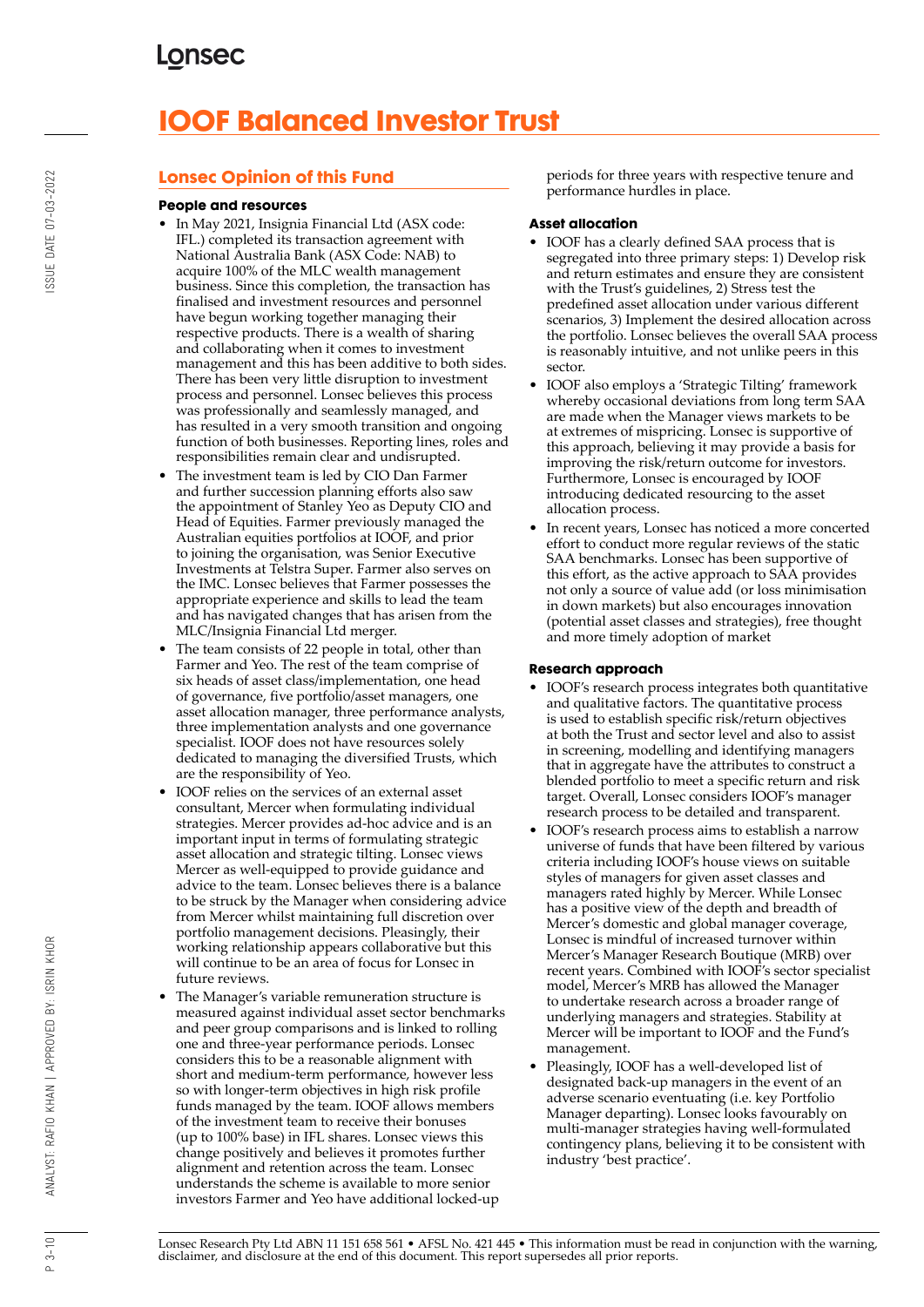# **IOOF Balanced Investor Trust**

#### **ESG Integration**

- The Manager has articulated a commitment to the integration of ESG within their investment process with evidence of a policy framework and public positioning. The ESG policy is freely available on the firm's website. Overall Lonsec views the strength of this commitment to be in-line with peers.
- The level of disclosure with respect to the Manager's proxy voting policy and voting outcomes is in-line with peers with a limited policy framework. While reporting on voting decisions is publicly available, the reporting is lagging peers. The Manager does not provide any details on engagement policy or engagement outcomes.
- There is clear evidence of ESG incorporation when selecting a manager. Elements of ESG are visible throughout the product design process. Highlevel monitoring of ESG characteristics at manager level is evident. Overall ESG integration within the investment process is in-line with peers.
- The lead portfolio manager demonstrates an ability to engage on broad ESG topics and the Manager has a systematic approach to track engagement outcomes. ESG is integrated across majority of the portfolio. The Manager has an observable approach to performing detailed look-through ESG analysis of underlying holdings. Overall, on a peer relative basis, Lonsec considers the overall level of ESG integration within the Fund to be LOWMOD.

#### **Portfolio construction**

- IOOF's portfolio construction process is largely dependent on its desired level of volatility, its macroeconomic assessment of markets and its underlying manager research effort. Initially, individual sector specialists are responsible for constructing their individual sleeves of the portfolio, with an optimisation process taking place independently at the headline fund level.
- Pleasingly the Manager has opted to diversify its underlying exposures across a wide array of individual asset classes, notably, equities, fixed income, listed and unlisted property and alternatives. Lonsec looks favourably on multi manager offerings diversifying their underlying asset class selection, believing it can promote a wider source of alpha generation.
- Lonsec views positively the inclusion of enhanced passive and active managers in the Trust's line-up, as it reflects the Manager's investment philosophy that combines active management (to provide optimal returns in the long term) and passive management (to lower costs and lower active risk in certain asset classes that are efficient or homogeneous in nature).
- Lonsec considers it necessary to have a robust compliance culture and well-integrated back office infrastructure to adequately manage internal mandates (i.e. Quant Plus). In this regard, Lonsec believes IOOF is capable of managing these mandates but will continue to reassess this in future reviews.

#### **Risk management**

- Lonsec has been sufficiently comfortable with the appropriately structured risk management functions embedded within the investment process. While continually evolving, the Manager has integrated compliance systems which enable underlying mandates to be implemented to ensure compliance with their predefined guidelines.
- Underlying managers are typically accessed via separately managed accounts enabling IOOF to tailor mandates to its requirements, e.g. maximum stock bet limits or maximum cash holdings. Lonsec considers this a positive structure as it can facilitate tighter portfolio construction, better product design control, the opportunity for better pricing, improved tax efficiency for investors and the ability to manage implementation and transitions more efficiently.
- IOOF closely monitors manager portfolios and weightings on a daily basis and investigates daily any excess return outliers exceeding the 99% confidence level. In Lonsec's opinion, ongoing mandate monitoring is very important within the Multi-Manager structure, as it is just as critical for underlying managers to be adhering to their investment process as it is that the process be of high quality.
- The Product Operational Accounting and the Office of the Responsible Entity undertakes operational due diligence on potential investment managers and undertakes annual reviews of the operational risks associated with employed managers. Lonsec views this positively as it reduces the workload of Portfolio Managers and improves specialisation.
- The team is continuing to improve the transparency of the underlying portfolios, and have added these portfolios into Bloomberg PORT and FactSet.

### **Performance**

- The Trust targets a return in excess of CPI+3.5% p.a. after fees over ten years. Lonsec highlights that the Trust closely mirrors its sister IOOF MultiSeries 70 Trust with respect to asset allocation, underlying capabilities exposure and investment objective.
- Lonsec notes that pleasingly, over the five years to 31 January 2022, the IOOF Balanced Investor Trust returned 8.4% p.a. (after fees) and met its investment objective. On a three year basis, the Fund returned 9.4% p.a. (after fees), slightly below the peer median and in excess of the investment objective.
- The Fund has recorded volatility lower than the peer median across various time frames and has also recorded better drawdown profile than peers in terms of magnitude. The Fund's Sharpe Ratios are above the peer median across various time frames.
- Although the Fund has met its investment objectives, the Fund has underperformed the Lonsec 70% Growth Index across three and five years, only marginally.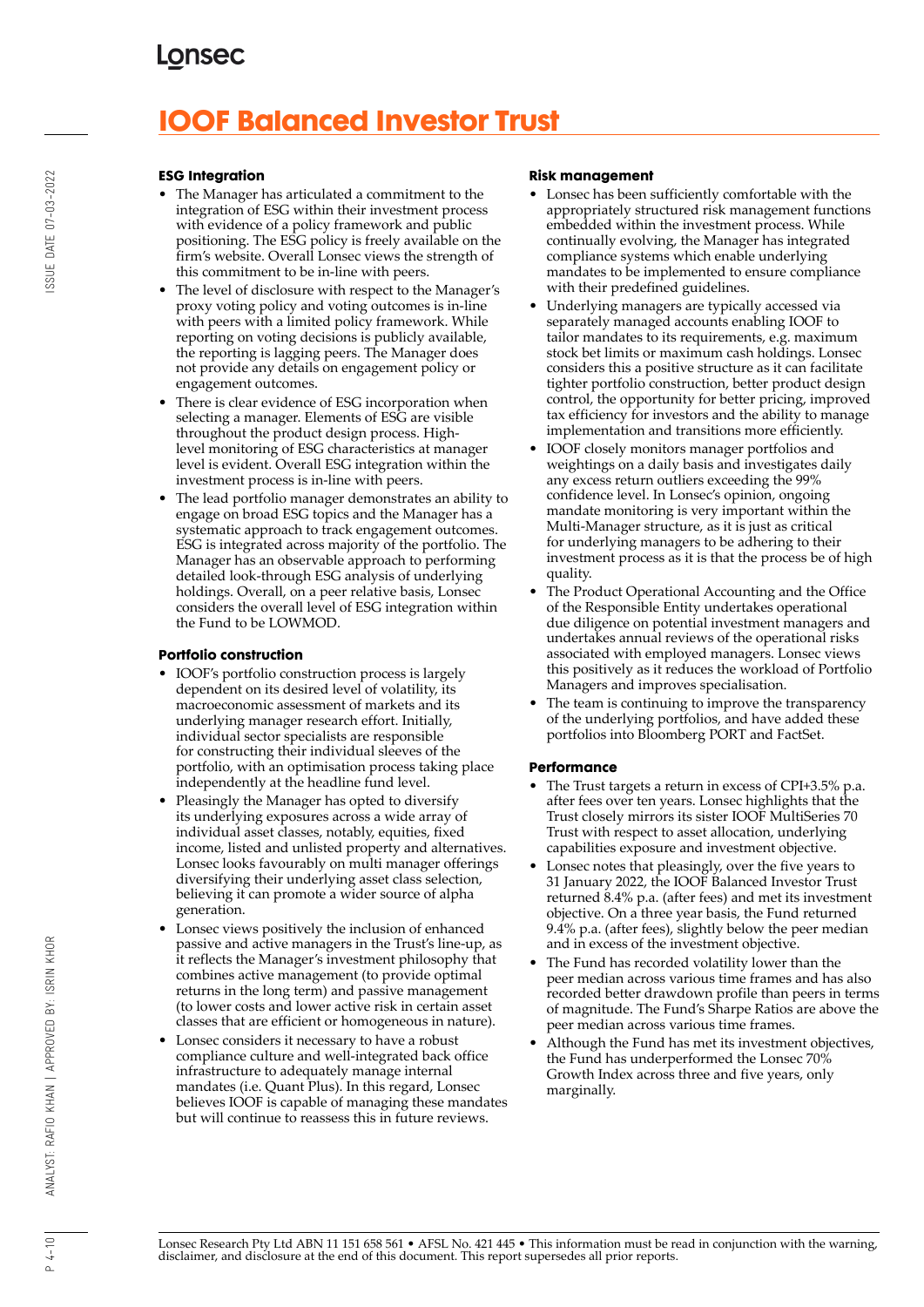# **IOOF Balanced Investor Trust**

#### **Overall**

- Lonsec has maintained the Trust's **'Recommended'** rating following its most recent review. The rating reflects the high regard and conviction for the experience and calibre of the investment team. The rating is also underpinned by Lonsec's positive view of the Trust's robust and repeatable investment process. Notably, the increased resourcing post integration of the OnePath P&I team provides further depth of expertise within investment management, asset allocation and risk management.
- In addition, Lonsec will be closely monitoring the progress of the MLC Wealth acquisition and its impact on the investment team and Trust performance.

#### **People and Resources**

#### **Corporate overview**

Insignia Financial Ltd ('Insignia Financial') is a wealth management company offering products and services across; financial advice and distribution, portfolio and estate administration and investment management. Insignia Financial is listed on the Australian Stock Exchange (ASX code: IFL.) As at 31 December 2021, Insignia Financial had \$325.8bn in Funds Under Management and Administration.

These services are operated through a suite of brands including; IOOF, Shadforth, Lonsdale, Bridges Financial Services, Consultum Financial Advisers, M3 Financial Services, RI Advice, Australian Executor Trustees.

#### **Size and experience**

|                     |                                                                  | <b>EXPERIENCE</b><br>INDUSTRY / |
|---------------------|------------------------------------------------------------------|---------------------------------|
| <b>NAMF</b>         | POSITION                                                         | <b>FIRM</b>                     |
| DANIFI FARMER       | CIO                                                              | 26/12                           |
| STANI FY YFO        | HEAD OF FOUITIES AND<br>DEPUTY CIO                               | 22/11                           |
| MANISH UTREJA       | PORTEOLIO MANAGER<br>SMART CHOICE & HEAD<br>OF ALTERNATIVES      | 22/2                            |
| SIMON GROSS         | <b>HFAD OF PROPERTY</b>                                          | 42/18                           |
| MARK D'ARCY-BFAN    | ASSFT MANAGER                                                    | 36/3                            |
| OSVALDO ACOSTA      | HFAD OF FIXED<br><b>INTEREST ASSETS</b>                          | 21/5                            |
| MARK NORDIO         | SENIOR MANAGER -<br><b>FIXED INTEREST ASSETS</b><br>AND STRATEGY | 28/2                            |
| PAUL CRISCI         | PORTFOLIO MANAGER<br>(AUSTRALIAN EQUITIES)                       | 22/4                            |
| <b>I IAM WILSON</b> | PORTFOLIO MANAGER<br>(GLOBAL EQUITIES)                           | 18/2                            |
| <b>KERRY DUCF</b>   | <b>HFAD OF ASSFT</b><br>ALLOCATION                               | 34/2                            |
| SIDNEY CHONG        | ASSET ALLOCATION<br>MANAGFR                                      | 31/2                            |

The investment team is further supported by Head of Investment Execution Rhodri Payne and Head of Portfolio Implementation David Djukanovic who has three additional members in his team.

The investment team conducts qualitative and quantitative research and provides overall data support and recommendations to the six-member Investment Management Committee ('IMC'). The IMC ultimately considers and approves asset allocation decisions and manager appointments.

The IMC meets bi-monthly or more frequently if required, and comprises of Anthony Hodges (Chairman and External Member), Denise Allen and Mary-Anne Nunan (External Members). Daniel Farmer (CIO), Stanley Yeo (Deputy CIO) and Manish Utreja (Head of Alternatives). Osvaldo Acosta has been appointed as Secretary.

Back-office functions are performed by IOOF's Investment Operations Team. Compliance monitoring, custody, unit pricing, registry and financial reporting functions are outsourced to various parties including IOOF and BNP Paribas; while transition management and implementation are performed by a panel of transition managers including Citi, Macquarie, UBS and State Street.

#### **Remuneration**

The investment team is rewarded with a combination of base salary and variable bonus. 70% of the bonus is assessed on fund performance relative to the relevant peer group over one and three year periods, with the other 30% awarded on qualitative factors such as team contribution and client servicing. Members of the investment team may choose to receive their bonus (up to 100% of the base salary) in IFL shares.

#### **Asset consultant**

IOOF has appointed Mercer as its primary external asset consultant since July 2017. The Manager will seek Mercer's consultancy services when performing due diligence on prospective and currently appointed underlying managers, designing neutral benchmarks, stress testing and performing various other risk management functions. Mercer will also provide strategic tilting advice.

#### **Asset Allocation**

#### **Strategic asset allocation**

IOOF conducts a formal review of this Trust's SAA on an annual basis. The SAA decision is the single largest contributor to a portfolio's success and is critical for linking the Trust's objectives to investment opportunities. The Manager broadly identifies this process as having two stages. The first involves deciding the broad asset class exposure (core assets). The second stage involves deciding performance enhancing exposures (sub-sectors of core assets and illiquid assets). The process combines both qualitative and quantitative inputs and leverages the resources of Mercer.

IOOF utilises the Mercer Capital Market Simulator, a forecasting and simulation model which allows the integration of multiple global economies, granular analysis on fixed interest assets and rigorous testing of asset models. Mercer's SAA process also involves the Global Portfolio Toolkit, which undertakes risk-based scenario analysis.

Having identified an asset allocation that broadly meets the Trust's objectives, stress testing is applied to review performance under various macroeconomic conditions. This includes different inflationary and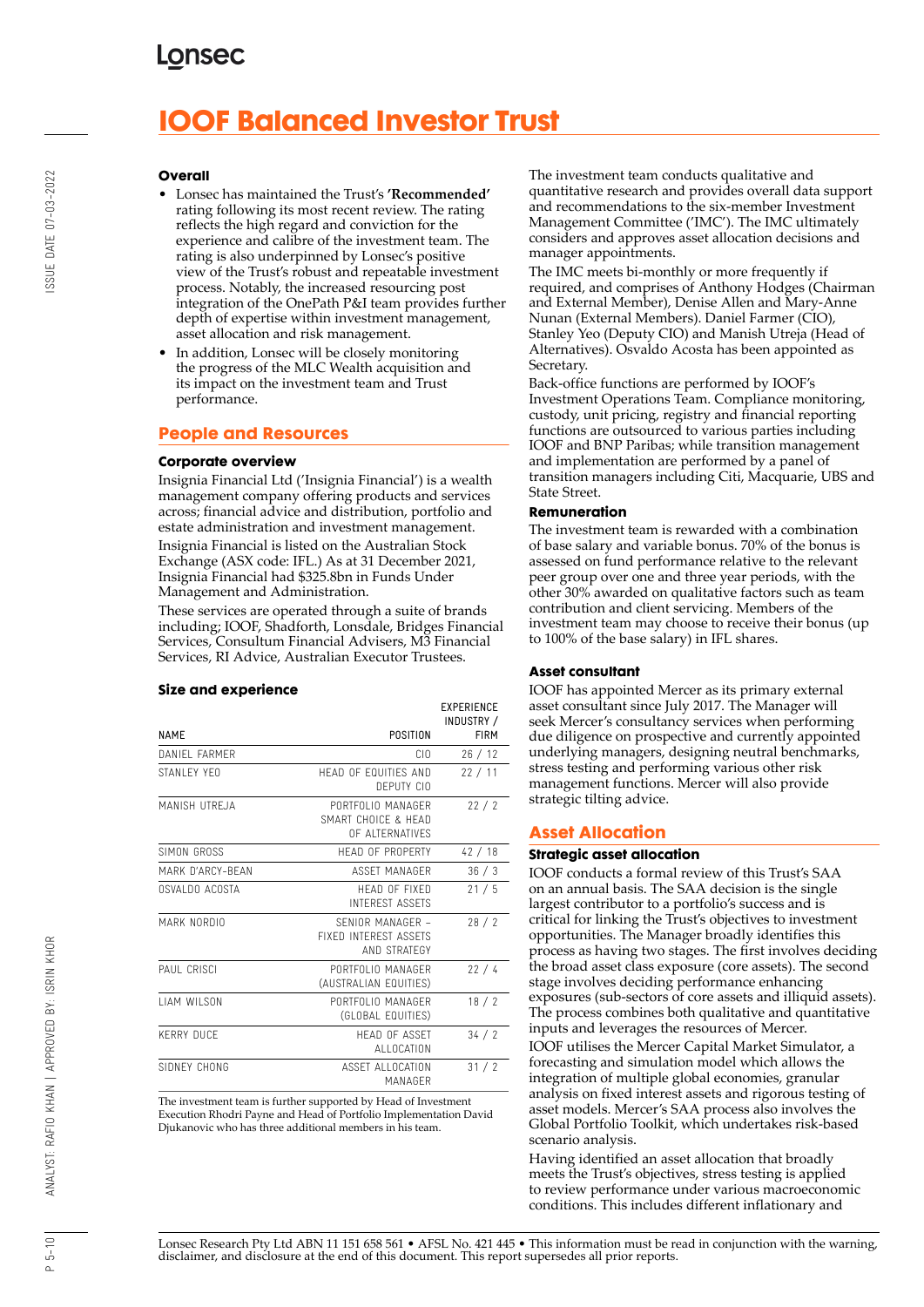# **IOOF Balanced Investor Trust**

GDP environments, as well as extreme equity market simulations. This quantitative input is overlayed with IOOF's qualitative judgement, allowing the Manager to impart their views on the SAA.

The SAA is set from a long term perspective and reviewed on a periodic basis to ensure it remains appropriate. Peer group considerations are taken into account when setting the SAA, however other factors such as potential asset classes are also considered. The following table summarises the current benchmark asset allocations and the bands in which TAA can be implemented.

#### **Asset allocation**

|                            | <b>SAA</b>       |       |     | <b>CURRENT</b> |
|----------------------------|------------------|-------|-----|----------------|
| ASSET CLASS                | <b>BENCHMARK</b> | MIN   | MAX | ALLOCATION     |
| AUSTRALIAN FOUITIES        | 77%              | 10%   | 35% | 22.0%          |
| GLOBAL FOUITIES            | 29%              | 15%   | 40% | 31.2%          |
| AUSTRALIAN PROPERTY        | 7%               | 0%    | 20% | 1.7%           |
| GLOBAL PROPERTY            | 7%               | $0\%$ | 20% | 1.7%           |
| DIRECT PROPERTY            | 6%               | 0%    | 20% | 7.4%           |
| DIVERSIFIED FIXED INTEREST | 26%              | 15%   | 40% | 19.3%          |
| AI TERNATIVES              | 9%               | 0%    | 20% | 13.6%          |
| CASH                       | 4%               | 0%    | 15% | 3.2%           |
| AS AT 31 DECEMBER 2021     |                  |       |     |                |

#### **Tactical/Dynamic asset allocation**

IOOF believes that traditional TAA (comprising a small number of asset class decisions) can be a source of unrewarded risk to investors. As such, IOOF engage in 'Strategic Tilting', or Dynamic Asset Allocation (DAA), whereby occasional deviations from SAA can be made when markets are at extremes. This approach is based on the Manager's view that occasionally, markets exhibiting periods of extreme over and undervaluation present opportunities to buy assets cheaply or reduce risk by selling assets that are overvalued. This is distinct from TAA, as it specifically aims to capture the price adjustment associated with long-term mean reversion. Strategic tilting decisions will have regard for a wide range of information sources, including advice from Mercer, monitoring of hedge funds, and market material from external research houses, investment banks and brokers.

### **Research Approach**

#### **Overview**

IOOF's integrated quantitative and qualitative investment process aims to establish a narrow universe of funds that have been filtered by various criteria including IOOF's house views on suitable styles of managers for given asset classes and managers rated highly by Mercer. Qualitative research then focuses on the firm's background and history, the key people and resources, investment style and strategy, portfolio construction, and constraints.

#### **Screening of Managers**

IOOF places a strong emphasis on active risk budgeting when in the Portfolio Construction process, and therefore identifies the type of managers / mandates required to fulfil particular roles within the available tracking error budget. As such, managers who would be unlikely to fulfil a certain role within the portfolio

will be screened out. This approach allows IOOF to minimize the universe of products to a manageable size rather than considering all available managers in each asset class. For example, IOOF's house view on Australian equities is that well-resourced active managers, with strong alignment of interest between investment staff and investors with relatively low funds under management, are most likely to outperform, and so will dedicate the research effort to these types of managers as opposed to the entire Australian equity universe.

IOOF also has access to Mercer's Global Investment Manager Database ('GIMD') to enhance the scope of their research capability and as an additional filtering tool to identify the most suitable funds. GIMD is an online database that encapsulates information ranging from manager research notes, historical performance statistics, ideas emerging in other markets, and economic research on approximately 5,300 managers and 26,000 funds.

Typically, IOOF will focus its research on managers rated B+ or higher by Mercer. However, the discovery of managers may be sourced through any source including Mercer, directly by IOOF, through existing networks and contacts with other industry participants, such as managers, consultants or superannuation plan operators. The IOOF investment team are encouraged to have a wide opportunity set for investment ideas.

#### **Research focus**

The list of potential managers identified as research priorities by the screening process will then be subject to additional independent research by the IOOF team before they can be included in a portfolio. This 'double' layer of manager research typically ensures that final funds in the portfolios have undergone a rigorous review process.

IOOF undertakes a mix of both qualitative and quantitative research. From a qualitative perspective, IOOF considers factors such as the firm's background and history, financial position, the calibre of key decision makers and the depth of available resources, investment strategy and style, idea generation and portfolio construction processes and implementation constraints. The types of quantitative analysis conducted will include various types of performance, return and style based analytics and various types of portfolio holdings based attribution, and risk factor analytics.

### **Portfolio Construction**

#### **Overview**

IOOF's primary objective with respect to the determination of manager weightings is to achieve a style neutral portfolio free from any undesired systematic style, capitalisation or other factor biases relative to the relevant benchmark. Manager weightings are also determined via an assessment of contribution to total active risk to ensure no one manager has a disproportionate expected contribution. However, a manager's contribution to total active risk is not considered in isolation but with reference to the correlation of its excess returns with other managers and the objective of the product.

To summarise the actual portfolio construction process, in the first instance, active risk and return targets are set for the Trust's risk profile. The tracking error or risk

Lonsec Research Pty Ltd ABN 11 151 658 561 • AFSL No. 421 445 • This information must be read in conjunction with the warning, disclaimer, and disclosure at the end of this document. This report supersedes all prior reports.

 $P 6 - 10$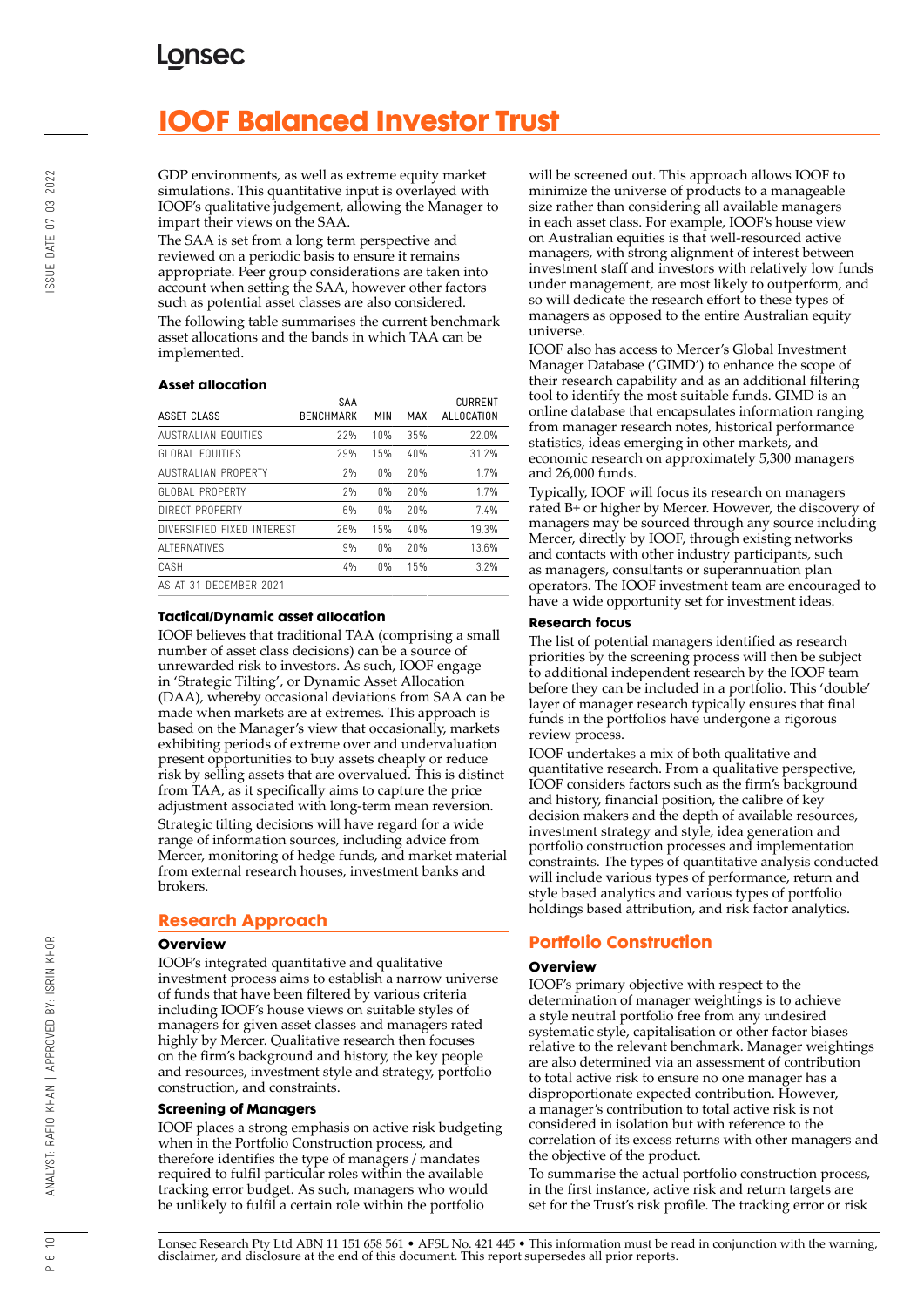# **IOOF Balanced Investor Trust**

budget is then apportioned between allowable asset classes based on IOOF's house views of the available risks and opportunities. Finally, managers are selected and blended to fill the risk budget, with each manager's contribution to risk being commensurate with their expected contribution to the alpha target. The number and style of managers within each asset class are also pre-determined according to IOOF's house view. Manager blending is conducted following both qualitative and quantitative assessments. Qualitative analysis includes a comparison analysis of each manager and the diversification benefits they offer. Quantitative analysis includes factors such as; correlation, historical returns, style biases, capitalisation analysis, regression analysis and various risk analytics.

Prior to submitting a manager recommendation to the IMC, the recommendation is peer reviewed by the Investment Manager Peer Review Group. This group consists of senior investment professionals (Chief Investment Officer and Portfolio Managers) that are ultimately responsible for the review of manager proposals before being formally considered by the IMC. This ensures any manager proposal to the IMC has been rigorously peer reviewed as a means of quality control and to minimise individual bias and subjectivity. It is also a means to consider the manager proposal in a total portfolio context.

### **Underlying manager allocation**

The following summarises the underlying managers within the Trust as at 31 December 2021. Consistent with IOOF's aim of broad style neutrality, there is a selection of managers with varying investment styles within each asset class.

#### Australian equities

- Acadian Asset Management
- IOOF QuantPlus
- Northcape Capital
- Quest Asset Partners
- Northern Trust
- AllianceBernstein

### Global equities

- Challenger Index Plus/Enhanced
- Alphinity
- Brown Advisory Limited
- Vontobel
- Royal London
- Vaughan Nelson
- Neuberger Emerging
- TT emerging
- Berkeley Street emerging
- William Blair emerging
- Australian Property
- Macquarie Investment Management Global Property
- Macquarie Investment Management Direct Property
- IOOF Investment Services Ltd
- **Alternatives**
- Invesco
- Macquarie Investment Management
- Metrics Credit Partners
- AllianceBernstein

### • Tanarra

### Australian fixed interest

- Janus Henderson Global Investors
- Metrics Credit Partners
- Ardea
- Western Asset Management

#### Global fixed interest

- Brandywine Global Investment Management
- **Invesco**
- Stone Harbor EM Debt
- Western Asset Management
- Cash and short-term securities
- IOOF Investment Services Ltd

### **Risk Management**

#### **Risk limits**

All underlying managers are subject to constraints as specified in an investment management agreement. Most underlying managers are accessed via separately managed accounts. This enables IOOF to tailor mandates to its requirements, for example, maximum stock bet limits or maximum cash holdings.

The risk tools employed by IOOF include Bloomberg, Factset, and BARRA. Risk analysis is also completed by Mercer, whenever a change to the portfolio is proposed.

#### **Risk monitoring**

The IOOF investment manager monitoring process consists of a number of prescribed stages. This includes the review of monthly investment reports, review of quarterly manager questionnaires, formal quarterly manager interviews, quarterly manager review notes, ongoing quantitative performance analytics, and ongoing review of external research. Quarterly Manager Questionnaires cover not only risk and performance but also any changes or developments in people or process. Formal manager interviews (and site visits where practical) are also conducted on an ad-hoc basis where required.

Manager weightings are monitored on a daily basis and are re-balanced on an ongoing basis using cashflows. Using cashflows in this way means that active rebalancing of the portfolio is rarely required which minimises turnover and transaction costs / tax implications.

Product Operational Accounting and the Office of the Responsible Entity works with the Investment Team to review and assess the operational capabilities of all manager appointments.

This team also monitors, reviews and assesses the operational risks associated with employed Investment Managers on an annual basis.

Operational due diligence includes a review of the systems, policies, processes and resources managers have in place to monitor and manage operational risk exposures. Reviews typically focus on the below areas:

- Professional indemnity insurance
- Auditing Practices (with reference to GS007 requirements)
- Organisational structures

BY: ISRIN KHOR

ANALYST: RAFIO KHAN | APPROVED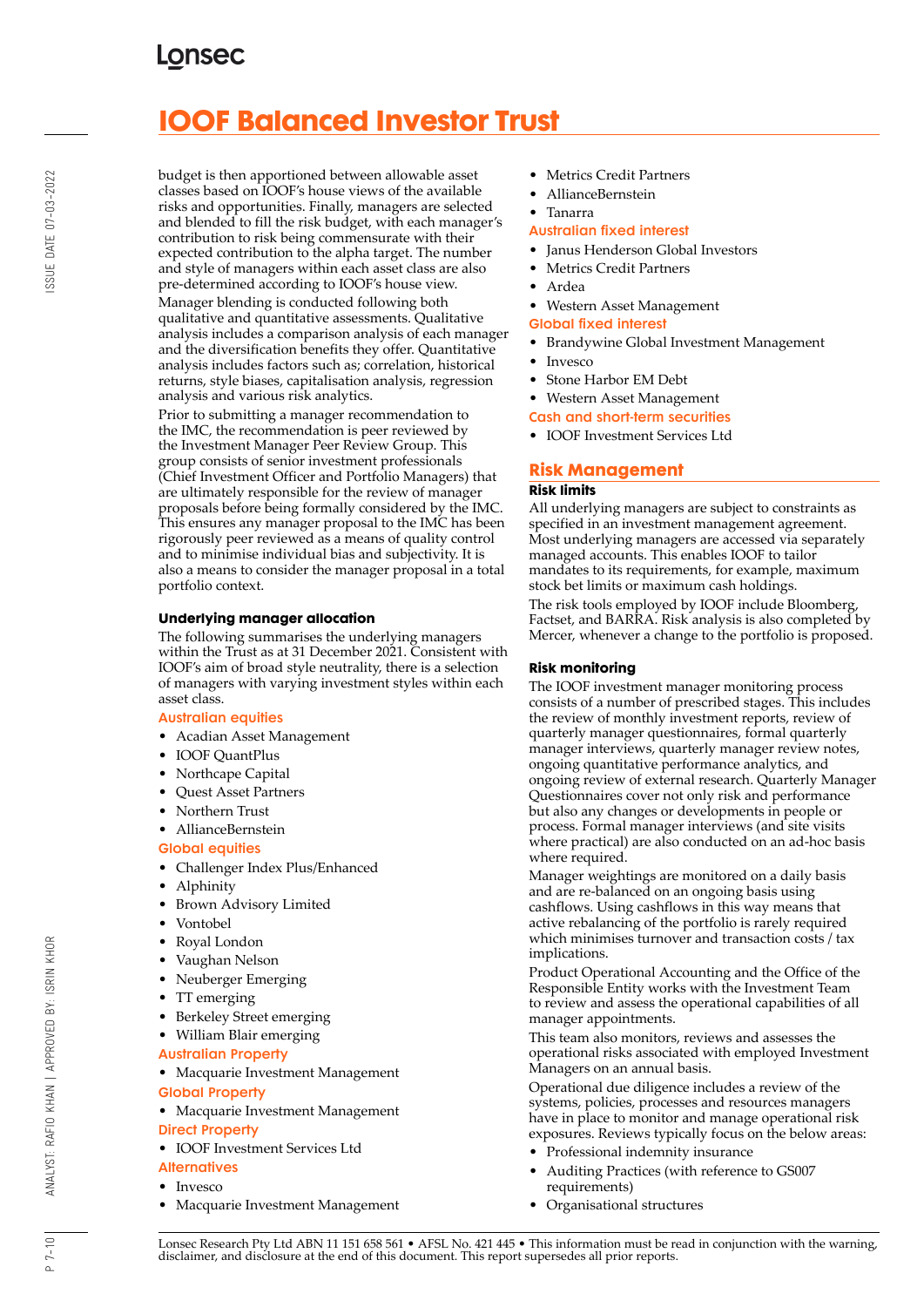# **IOOF Balanced Investor Trust**

- Business Continuity Management
- Policy Summaries
- Risk Management Approaches
- Investment Compliance
- Breaches & Incidents

#### **Implementation**

Portfolio allocations are monitored daily and rebalanced as necessary (subject to a tolerance range of +/-3% at the asset class level and +/-5% at the manager level). Cashflows are actively used to rebalance the portfolio on an ongoing basis, so the tolerance bands are rarely breached. Cashflows are allocated using a proprietary cashflow management system which allows for straight through processing to underlying investment managers.

External transition managers are appointed from a panel at 'arms length' to ensure that objectivity is maintained. Custody, unit pricing, registry and financial reporting functions are outsourced to various parties including IOOF and BNP Paribas.

#### **Currency management**

The Manager has discretion in what portion of its underlying portfolio will be hedged back to the Australian Dollar. Consequently, returns will often be partially affected by movements in the Australian Dollar versus other currencies globally.

Currency hedging will typically take place within the underlying mandates, as opposed to a currency hedging overlay on the aggregate portfolio.

### **Risks**

**An investment in the Trust carries a number of standard investment risks associated with investment markets. These include economic, market, political, legal, tax and regulatory risks. Investors should read the PDS before making a decision to invest or not invest. Lonsec considers the major risks to be: Market risk**

Investment returns are influenced by the performance of the market as a whole. This means that your investments can be affected by things like changes in interest rates, investor sentiment and global events, depending on which markets or asset classes you invest in and the timeframe you are considering.

#### **Security and investment-specific risk**

Within each asset class and each fund, individual securities like mortgages, shares, fixed interest securities or hybrid securities can be affected by risks that are specific to that investment or that security. For example, the value of a company's shares can be influenced by changes in company management, its business environment or profitability. These risks can also impact on the company's ability to repay its debt.

#### **Currency risk**

Investments in global markets or securities which are denominated in foreign currencies give rise to foreign currency exposure. This means that the value of these investments will vary depending on changes in the exchange rate.

#### **Other risks**

Please refer to the Trust's PDS for more details on items identified by the Responsible Entity and Manager

including Liquidity Risk, Counterparty Risk, Legal and Regulatory Risk.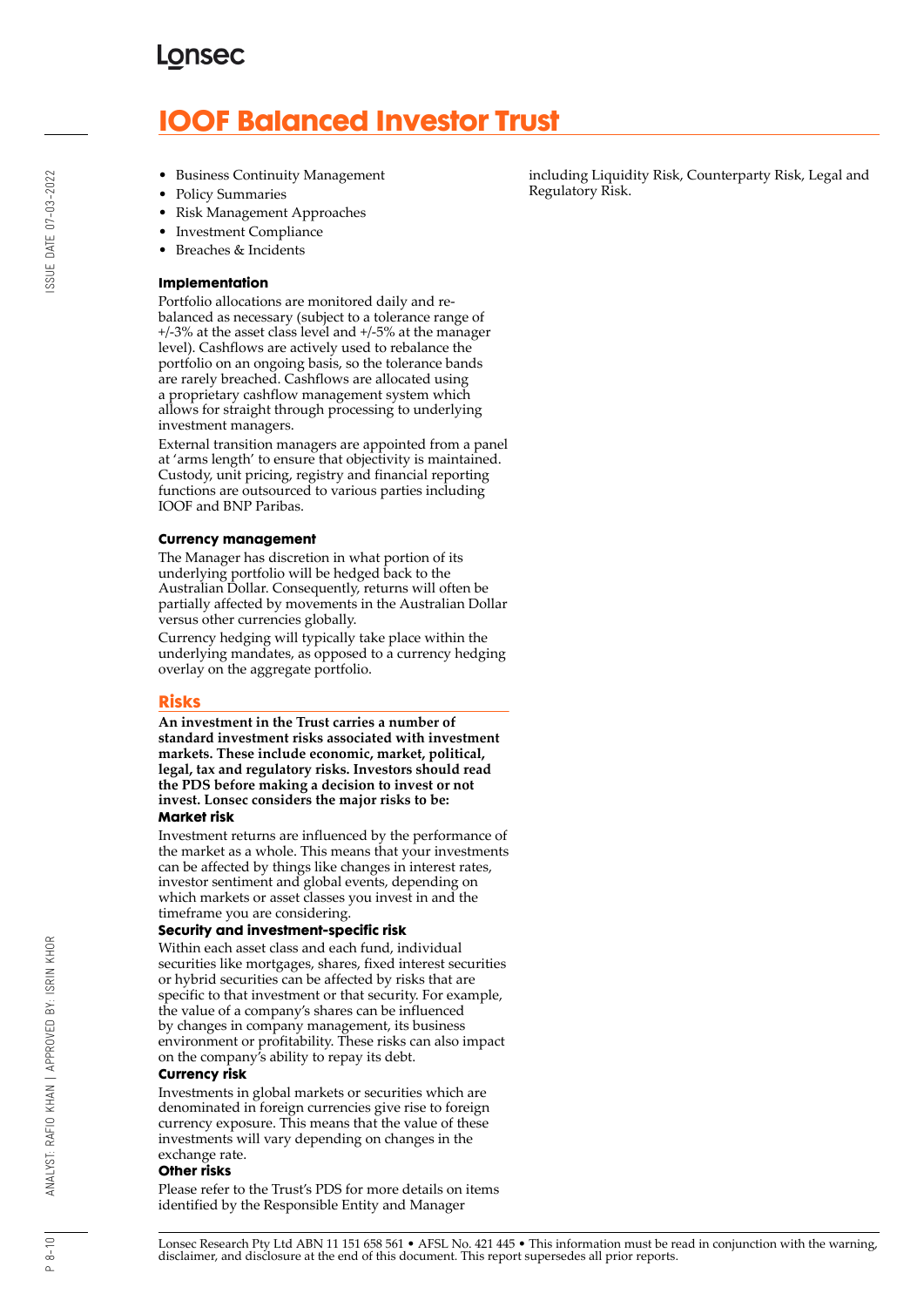# **IOOF Balanced Investor Trust**

### **Quantitative Performance Analysis - annualised after-fee % returns (at 31-1-2022)**

#### **Performance metrics**

| . YN SITTINISY MITHY        |             |             |             |             |          |             |             |             |
|-----------------------------|-------------|-------------|-------------|-------------|----------|-------------|-------------|-------------|
|                             |             | 1 YR        | 3 YR        |             | 5 YR     |             | 7 YR        |             |
|                             | <b>FUND</b> | PEER MEDIAN | <b>FUND</b> | PEER MEDIAN | FUND     | PEER MEDIAN | <b>FUND</b> | PEER MEDIAN |
| PERFORMANCE (% PA)          | 10.72       | 10.72       | 9.41        | 9.50        | 8.42     | 8.34        | 7.44        | 7.41        |
| STANDARD DEVIATION (% PA)   | 5.30        | 6.42        | 8.17        | 10.61       | 6.95     | 9.08        | 6.96        | 8.65        |
| EXCESS RETURN (% PA)        | $-0.39$     | $-0.39$     | $-0.37$     | $-0.29$     | $-0.46$  | $-0.54$     | $-0.35$     | $-0.39$     |
| OUTPERFORMANCE RATIO (% PA) | 41.67       | 50.00       | 41.67       | 45.83       | 38.33    | 44.17       | 39.29       | 45.24       |
| WORST DRAWDOWN (%)          | $-2.62$     | $-3.54$     | $-11.99$    | $-15.55$    | $-11.99$ | $-16.04$    | $-11.99$    | $-15.99$    |
| TIME TO RECOVERY (MTHS)     | <b>NR</b>   | <b>NR</b>   | 8           | 8           | 8        | 8           | 8           | 8           |
| SHARPF RATIO                | 2.02        | 1.54        | 1.08        | 0.84        | 1.06     | 0.81        | 0.87        | 0.69        |
| INFORMATION RATIO           | $-0.27$     | $-0.27$     | $-0.21$     | $-0.11$     | $-0.31$  | $-0.34$     | $-0.26$     | $-0.28$     |
| TRACKING ERROR (% PA)       | 1.43        | 1.47        | 1.75        | 1.64        | 1.48     | 1.54        | 1.37        | 1.43        |

PRODUCT: IOOF BALANCED INVESTOR TRUST

LONSEC PEER GROUP: MULTI-ASSET - 61-80% GROWTH ASSETS - LOW-COST DIVERSIFIED PRODUCT BENCHMARK: LONSEC STRATEGIC MULTI-ASSET (TRADITIONAL) 70% GROWTH INDEX

CASH BENCHMARK: BLOOMBERG AUSBOND BANK BILL INDEX AUD

TIME TO RECOVERY: NR - NOT RECOVERED, DASH - NO DRAWDOWN DURING PERIOD

#### **Growth of \$10,000 over seven years**



LONSEC STRATEGIC MULTI-ASSET (TRADITIONAL) 70% GROWTH INDEX

### **Risk-return chart over three years**



**APEER MEDIAN** 

· PEERS

### **Quartile chart — performance**



**AIOOF BALANCED INVESTOR TRUST** 

· LONSEC STRATEGIC MULTI-ASSET (TRADITIONAL) 70% GROWTH INDEX

N: NUMBER OF ACTIVE FUNDS

### **Quartile chart — risk**



AIOOF BALANCED INVESTOR TRUST

· LONSEC STRATEGIC MULTI-ASSET (TRADITIONAL) 70% GROWTH INDEX

N: NUMBER OF ACTIVE FUNDS